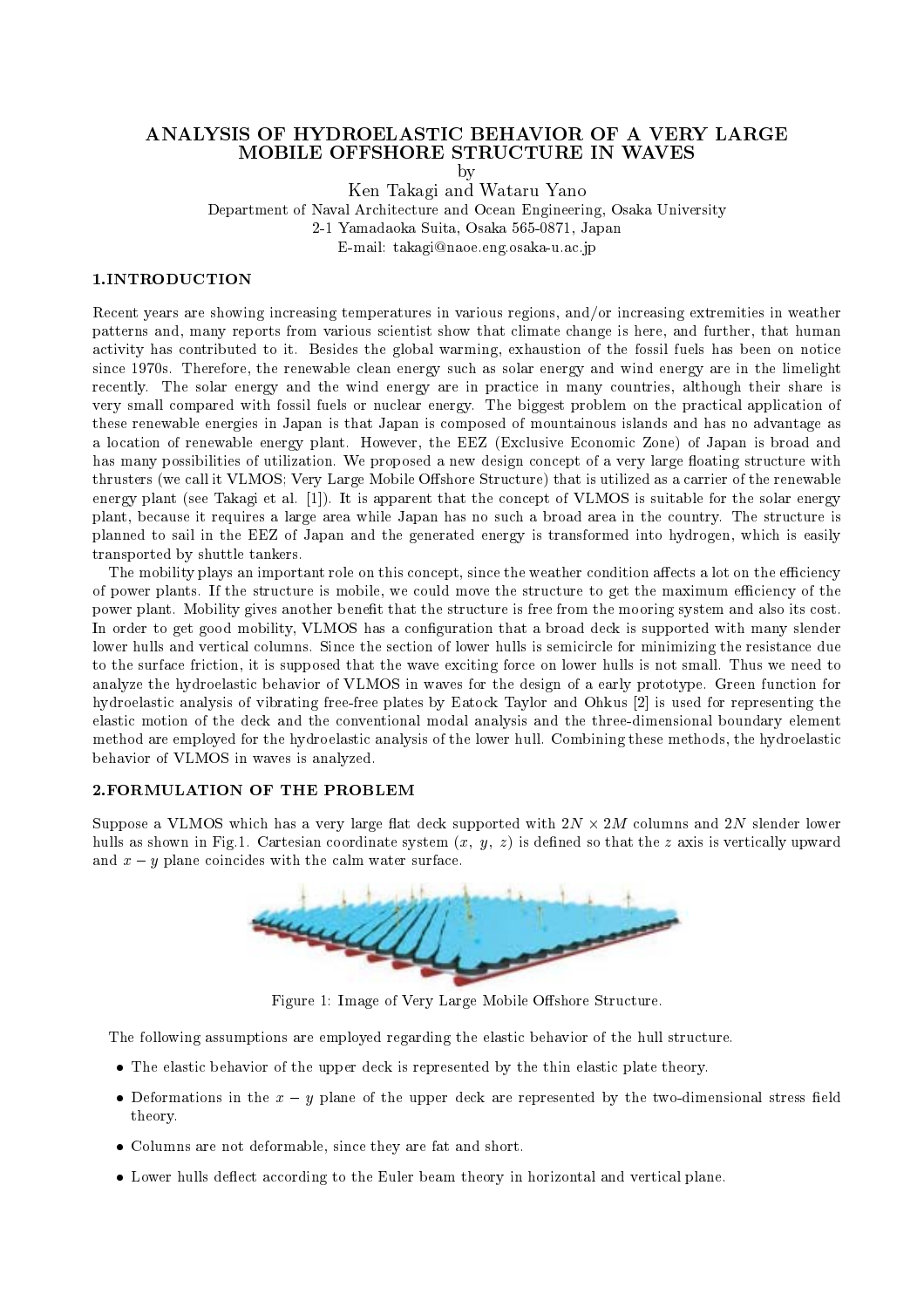- $\bullet$  Lower hulls are compressed or extended in the longitudinal direction.
- Lower hulls twist as a slender axisymmetry beam.

In addition to these assumptions- it is assumed that the uid is incompressible- inviscid and irrotational The fluid motion accords with the linear free surface and body surface condition. It is also assumed that all motions are sinusoidal in time with the circular frequency  $\omega$ .

### - Equation of motions

It is very important to dene the elastic modes of the hull structure properly- since it strongly aects the efficiency of the computation. We assumed that the shape of VLMOS is symmetry with respect to the  $x$ -axis and yaxis In orderto reduce the computational time- we use this symmetry property

The instantaneous shape of the  $n$ -th hull is represented as

$$
b_n(x - \tilde{\xi}_{n,1}, y - y_n - \tilde{\xi}_{n,2} + z\tilde{\xi}_{n,4}) - (y - y_n)\tilde{\xi}_{n,4} - z - \tilde{\xi}_{n,3} = 0,
$$
\n(1)

where the centerline of the *n*-th hull is located on  $y = y_n$ ,  $v_n(x, y) = z = 0$  is the original *n*-th hull shape,  $\zeta_{n,1}(x,\nu) = \pi(\zeta_{n,1}(x) \exp(i\omega \nu))$  is telescopic deformation in longitudinal direction,  $\zeta_{n,2}(x,\nu) = \pi(\zeta_{n,2}(x) \exp(i\omega \nu))$ is horizontal deflection  $\zeta_{n,3}(x,t) = x_{\lfloor \zeta_{n,3}(x) \rfloor}$  explorely is vertical deflection and  $\zeta_{n,4}(x,t) = x_{\lfloor \zeta_{n,4}(x) \rfloor}$  explorely is the twisting deformation. It is assumed that the deformations of the  $n$ -th hull are represented by a linear combination of the vibration modes

$$
\xi_{n,1}(x) = \sum_{j=0}^{\infty} (X_{n,8j+1} \pm X_{n,8j+2}) \tilde{\psi}_{j+1}(x), \tag{2}
$$

$$
\xi_{n,2}(x) = \sum_{j=0}^{\infty} (\pm X_{n,8j+3} + X_{n,8j+4}) \psi_{j+1}(x), \tag{3}
$$

$$
\xi_{n,3}(x) = \sum_{j=0}^{\infty} (X_{n,8j+5} \pm X_{n,8j+6}) \psi_{j+1}(x), \tag{4}
$$

$$
\xi_{n,4}(x) = \sum_{j=0}^{\infty} (\pm X_{n,8j+7} + X_{n,8j+8}) \tilde{\psi}_{j+1}(x), \tag{5}
$$

where  $\mathbf{r} = \mathbf{u}_1$  is the amplitude of the junction model model of the nth lower function  $\mathbf{r} = \mathbf{v}_1$  and  $\mathbf{v}_2$  and  $\mathbf{v}_3$ and we take minus sign-part of  $\lambda$  . The vibration minus signals are given as follows we are given as

$$
\tilde{\psi}_j(x) = \sqrt{2}\cos\frac{j-1}{L}\pi\left(x + \frac{L}{2}\right),\tag{6}
$$

$$
\psi_1(x) = 1, \quad \psi_2(x) = \sqrt{2} \frac{x}{L},\tag{7}
$$

$$
\psi_j(x) = \frac{\cosh p_j L - \cos p_j L}{\sinh p_j L - \sin p_j L} \left\{ \sinh p_j \left( x + \frac{L}{2} \right) + \sin p_j \left( x + \frac{L}{2} \right) - \cosh p_j \left( x + \frac{L}{2} \right) - \cos p_j \left( x + \frac{L}{2} \right) \right\}, (8)
$$

where  $p_j$  is a root of  $\cos p_j L \cosh p_j L = 1$  and L is the length of the lower hull. The velocity potential may be represented as

$$
\phi = \frac{g}{i\omega}(\phi_I + \phi_D) + \sum_{n=1}^{N} \sum_{j=1}^{\infty} i\omega X_{n,j} \phi_{n,j},\tag{9}
$$

where g is the gravitation-correspondent wave potential and D is the incident wave and  $\eta$  is the direction-correspondent wave potential and D is the direction potential and D is the direction potential and D is the direc According to this representation- the linear hull surface conditions for the nth velocity potential may be

$$
\frac{\partial}{\partial n}\phi_{n,8j+1} = \begin{cases} \tilde{\psi}_{j+1}(x)n_x & \text{on the } n\text{-th and } n'\text{-th hull surface,} \\ 0 & \text{on the other hulls,} \end{cases}
$$
(10)

$$
\frac{\partial}{\partial n}\phi_{n,8j+2} = \begin{cases} \tilde{\psi}_{j+1}(x)n_x & \text{on the } n\text{-th hull surface,} \\ -\tilde{\psi}_{j+1}(x_n)n_x & \text{on the } n'\text{-th hull surface,} \\ 0 & \text{on the other hulls,} \end{cases}
$$
(11)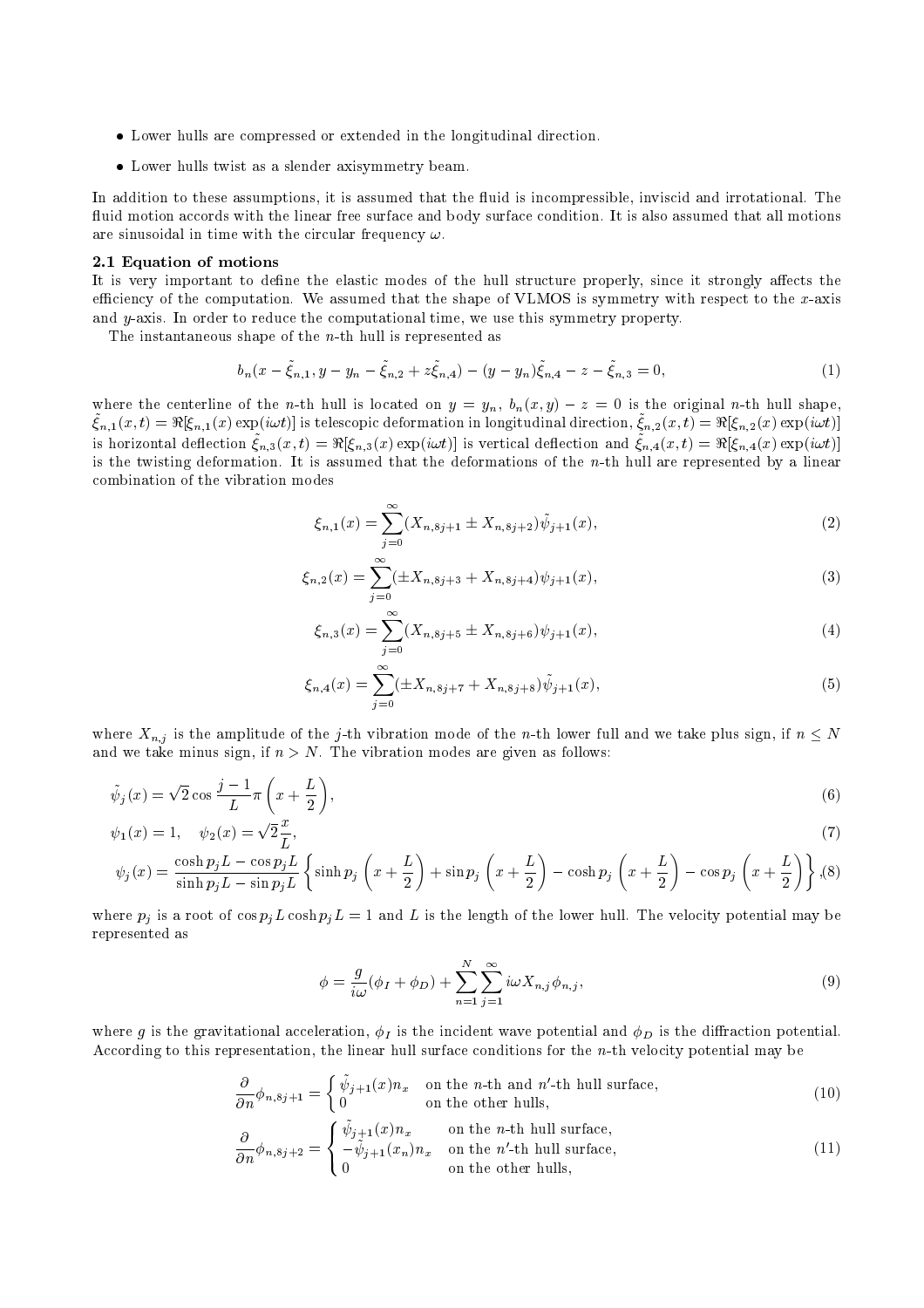$$
\frac{\partial}{\partial n}\phi_{n,8j+3} = \begin{cases} \psi_{j+1}(x)n_y & \text{on the } n\text{-th hull surface,} \\ -\psi_{j+1}(x)n_y & \text{on the } n'\text{-th hull surface,} \\ 0 & \text{on the other hulls,} \end{cases}
$$
(12)

$$
\frac{\partial}{\partial n}\phi_{n,8j+4} = \begin{cases} \psi_{j+1}(x)n_y & \text{on the } n\text{-th and } n'\text{-th hull surface,} \\ 0 & \text{on the other hulls,} \end{cases}
$$
(13)

$$
\frac{\partial}{\partial n}\phi_{n,8j+5} = \begin{cases} \psi_{j+1}(x)n_z & \text{on the } n\text{-th and } n'\text{-th hull surface,} \\ 0 & \text{on the other hulls,} \end{cases}
$$
(14)

$$
\frac{\partial}{\partial n}\phi_{n,8j+6} = \begin{cases} \psi_{j+1}(x)n_z & \text{on the } n\text{-th hull surface,} \\ -\psi_{j+1}(x)n_z & \text{on the } n'\text{-th hull surface,} \\ 0 & \text{on the other hulls,} \end{cases}
$$
(15)

$$
\frac{\partial}{\partial n}\phi_{n,8j+7} = \begin{cases} \tilde{\psi}_{j+1}(x)(yn_z + zn_y) & \text{on the } n\text{-th hull surface,} \\ -\tilde{\psi}_{j+1}(x)(yn_z + zn_y) & \text{on the } n'\text{-th hull surface,} \\ 0 & \text{on the other hulls,} \end{cases}
$$
(16)

$$
\frac{\partial}{\partial n}\phi_{n,8j+8} = \begin{cases} \tilde{\psi}_{j+1}(x)(yn_z + zn_y) & \text{on the } n\text{-th and } n'\text{-th hull surface,} \\ 0 & \text{on the other hulls,} \end{cases}
$$
(17)

where  $n = 2N + 1 - n$ ,  $\sigma/\sigma n$  denotes the partial derivation with respect to the normal direction to the hull surface  $\{ \cdot \cdot \mu \}$  is components of the normal vector Velocity potentials are obtained by measured by measured the three dimensional boundary element method with the linear free surface Green function  $\mathcal{L}$  and radiation for radiation for the diraction forces are obtained by integrating the velocity potential on thehull surface Using the radiation forces and the diraction forces we obtain theequations of motions of the nth hull However it is lengthy to show all equations of motions here Thus only the equations of motions in thelongitudinal direction are shown here The equations are categorized into two groups and thesymmetric motion is represented as

$$
-\left(\omega^2 M_h + \left(\frac{k\pi}{L}\right)^2 A E_x L\right) X_{n,8k+1} - \omega^2 \sum_{m=1}^N \sum_{j=0}^\infty \sum_{l=1}^3 A S_{m,n,k+1,8j+2l-1} X_{m,8j+2l-1}
$$
\n(18)

$$
= \frac{1}{2} \sum_{m=1}^{2m} (f_{h,m,n,1} + f_{h,m,n',1}) \tilde{\psi}_{k+1}(x_m) + g E_{n,8k+1}, \tag{19}
$$

where  $\kappa = 0, 1, 2, \cdots, n = 1, 2, 3, \cdots, n = 2N + 1 - n, x_m$  is the longitudinal position of the center of the column,  $M_h$  is the mass of the n-th lower hull and  $AE_x$  is the rigidity of the longitudinal direction of the lower hull.  $S$  imilarly the equation of antisymmetric motion is given as  $\mathcal{G}$  . The simmetric motion is given as

$$
-\left(\omega^2 M_h + \left(\frac{k\pi}{L}\right)^2 A E_x L\right) X_{n,8k+2} - \omega^2 \sum_{m=1}^N \sum_{j=0}^\infty \sum_{l=1}^3 A S_{m,n,k+1,8j+2l} X_{m,8j+2l} \tag{20}
$$

$$
=\frac{1}{2}\sum_{m=1}^{2M}(f_{h,m,n,1}-f_{h,m,n',1})\tilde{\psi}_{k+1}(x_m)+gE_{n,8k+2},\tag{21}
$$

where the radiation coefficient for the longitudinal direction  $\frac{1}{2}$  is denoted as  $\frac{1}{2}$  is denoted as  $\frac{1}{2}$ 

$$
AS_{m,n,k,8j+\ell} = \begin{cases} 0 & \text{when } k \text{ and } j \text{ are even number} \\ 2\rho \int_{S_h} \tilde{\psi}_k(x) \phi_{m,8j+\ell} n_x \, dS & \text{other cases,} \end{cases} \tag{22}
$$

where Sh  $\mu$  denotes the surface of the surface of the surface of the surface of the surface of the  $\mu$ 

### - Elastic motion of the upper deck of the upper deck of the upper deck of the upper deck of the upper deck of the u

On theother hand elastic motion of the upper deck is represented by Green functions Elastic motions of the deck in  $x - y$  plane are represented by Green functions  $g_u(x, y, x \, , y \, )$  and  $g_v(x, y, x \, , y \, )$  which satisfy equations of vibration in a set  $\mathcal{X}$  planet in a set  $\mathcal{X}$ 

$$
-\omega^2 m_d g_u + G \bar{t} \left\{ \left( \frac{\partial^2}{\partial x^2} + \frac{\partial^2}{\partial y^2} \right) g_u + \frac{1+\nu}{1-\nu} \left( \frac{\partial^2}{\partial x^2} g_u + \frac{\partial^2}{\partial x \partial y} g_v \right) \right\} = \delta(x - x') \delta(y - y'),\tag{23}
$$

$$
-\omega^2 m_d g_v + G\bar{t}\left\{ \left(\frac{\partial^2}{\partial x^2} + \frac{\partial^2}{\partial y^2}\right)g_v + \frac{1+\nu}{1-\nu}\left(\frac{\partial^2}{\partial y^2}g_v + \frac{\partial^2}{\partial x\partial y}g_u\right)\right\} = \delta(x-x')\delta(y-y'),\tag{24}
$$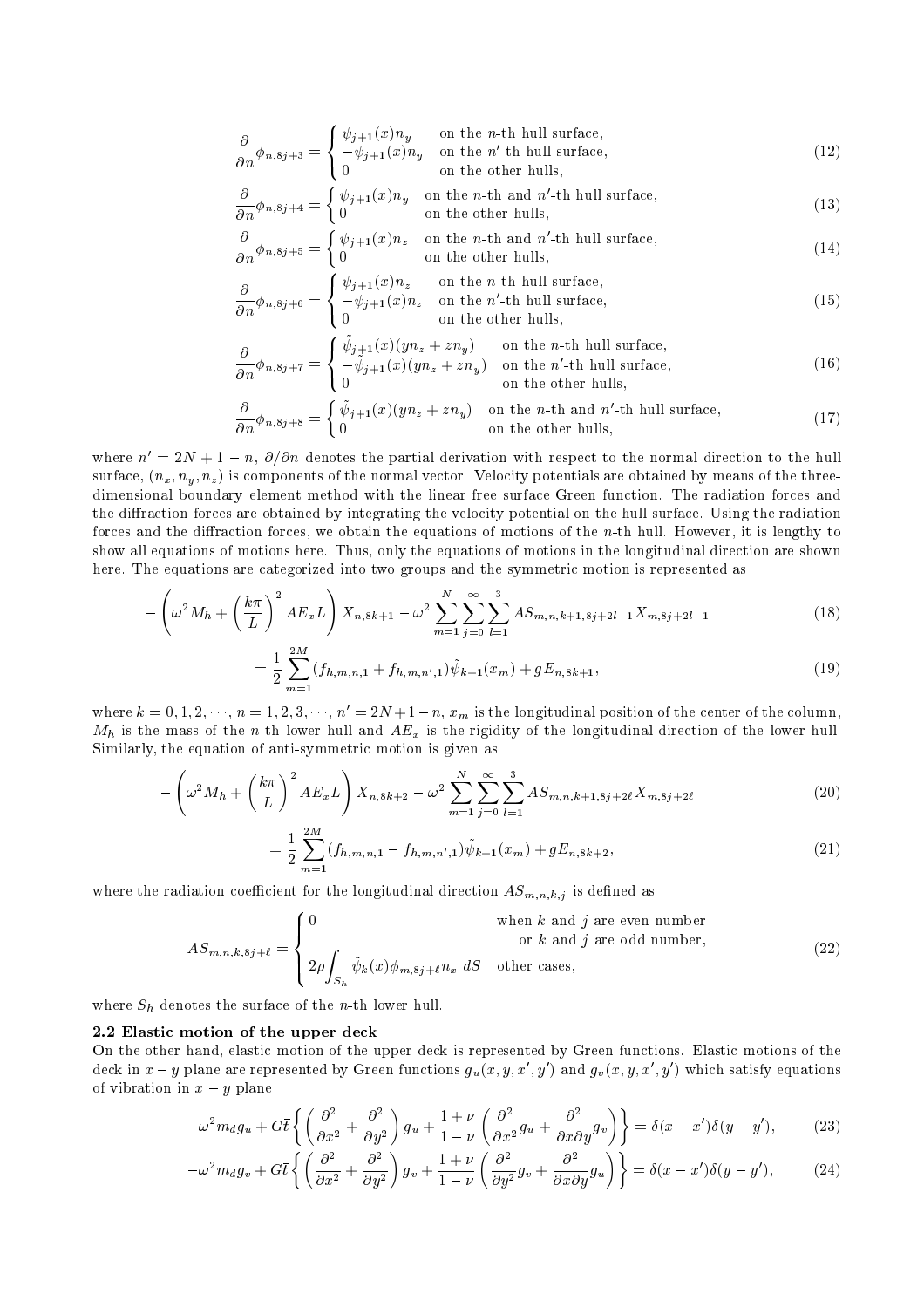where  $m_d$  is the unit mass of the upper deck,  $G$  is the modulus of torsion,  $\iota$  is the equivalent thickness of the upper deck and  $\nu$  is Poisson's ratio.  $g_u$  and  $g_v$  are obtained by means of the energy method with the free-free boundary condition. The elastic vibration of the upper deck in  $z$  direction is represented by a Green function  $g_w(x,y,x|y)$  which is presented by Eatock Taylor and Ohkus  $|z|$ . It satisfies the equation of the vibration of the thin elastic plate

$$
\left[-\omega^2 m_d + D\left(\frac{\partial^2}{\partial x^2} + \frac{\partial^2}{\partial y^2}\right)\right]g_w = \delta(x - x')\delta(y - y')
$$
\n(25)

where  $D$  denotes the flexural rigidity of the upper deck.

Using these Green functions deformation of the deck is represented as linear summation of the inner forces acting at connection points of columns

$$
d_{m,n,i} = \sum_{k=1}^{2M} \sum_{\ell=1}^{2N} \sum_{j=1}^{6} f_{d,k,\ell,j} G_{i,j}(x_m, y_n, x_k, y_\ell), \qquad (26)
$$

where  $a_{m,n,i,j}$  is the deformation of the deck at the point  $(x_m, y_n)$  (where the m, n-th column is located),  $f_{d,k,\ell,j}$ julija kaskima programa iz kontraŭ kaj kaj kontraŭ kaj kaj kontraŭ kaj kontraŭ kaj kontraŭ kaj kontraŭ kontraŭ is the  $j$ -th internal force at the  $\kappa, \epsilon$ -th column and  $\alpha_{ij}$  is the Green function for the elastic deformation of the deck. It is noted that  $G_{ij}$  is the general notation of  $g_u, g_v$  and  $g_w$  and it also represents gradients of  $g_u, g_v$  and

(26) is transformed to represent the displacement of the lower hull  $h_{m,n,i}$  at the base of the m, n-th column as a linear summation of internal forces acting on thelower hull

$$
h_{m,n,i} = -\sum_{k=1}^{2M} \sum_{\ell=1}^{2N} \sum_{j=1}^{6} (f_{d,k,\ell,j} + \epsilon_j f_{h,k,l,6-j}) (G_{i,j}(x_m, y_n, x_k, y_\ell) + \epsilon_{6-j} G_{i,6-j}(x_m, y_n, x_k, y_\ell)),
$$
(27)

where

$$
\epsilon_j = \begin{cases} h_d & \text{when } j=4\\ -h_d & \text{when } j=5\\ 0 & \text{other cases.} \end{cases}
$$
 (28)

The displacement of the lower hull has a relationship with the deformation of the lower hull

$$
h_{m,n,i} = \xi_{n,i}(x_m), \qquad i = 1 \sim 4,\tag{29}
$$

$$
h_{m,n,5} = \frac{\partial}{\partial x} \xi_{n,3}(x_m) \quad \text{and} \quad h_{m,n,6} = \frac{\partial}{\partial x} \xi_{n,2}(x_m). \tag{30}
$$

Combining these equations, we obtain the final solution.

The procedure of the solution is straight forward. However this problem contains a large number of unknowns. The equation of motions contain  $24MN$  unknowns for representing the displacement and force at columns and  $\delta JN$  unknowns for representing the elastic motion of lower hull. The equation of motions contains  $32J^2MN$ radiation coefficients and 8JN exciting force coefficients. In this work, we take  $M = N = 5$  and  $J = 20$  for the typical case. However, number of modes may not be large enough to ensure the perfect convergence of the solution and increase in the number of modes may leads a problem on CPU time

Some numerical results will be presented at the workshop and the accuracy of the solution will be discussed.

# References

- Takagi K Yamamoto K Kondo M Funaki T and Kawasaki ZConceptual Design of a Very Large Mobile Structure for the Renewable Energy Plant, Proceedings of the Asia Pacific Workshop on Marine Hydrodynamics, Kobe,  $2002$ , pp. $239-244$ .
- Eatock Taylor R and Ohkus M Green Functions for Hydroelastic Analysis of Vibrating FreeFree Beam and Plate, J Applied Ocean Research, vol. 22, 2000, pp.295-314.